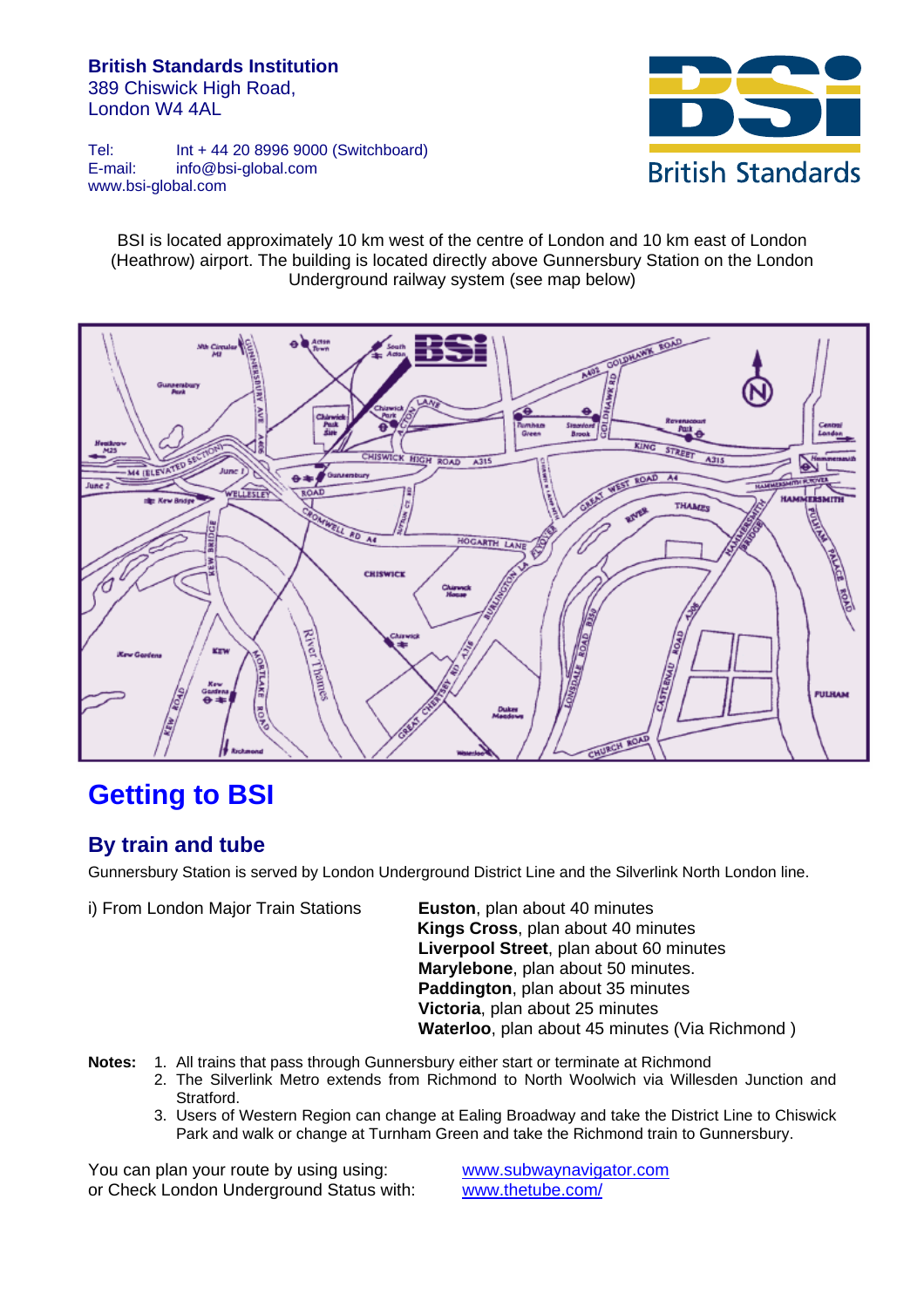### **By Air (NOTE: There are 5 different so-called London Airports)**

Taxis are available but at some times of the day it is quicker and less costly to use public transport. For all options using public transport, it is recommended to purchase a through ticket at the Airport.

1 *Heathrow Airport:* (Plan about 50 Minute)

From terminal follow signs for the Underground station and travel to Hammersmith. Change on to the District Line for Richmond and disembark at Gunnersbury.

For more details go to [http://www.baa.co.uk](http://www.baa.co.uk/)

2 *Gatwick Airport:* (Plan about 60 Minutes)

Catch the Gatwick Express to London Victoria. Change onto the London Underground District Line for Richmond and disembark at Gunnersbury.

Alternatively catch the Network South Central Train to Clapham Junction station and change for Richmond (Platform 5); from Richmond catch a Silverlink or District Line train to Gunnersbury.

For more details go to [http://www.baa.co.uk](http://www.baa.co.uk/)

4 *City Airport:* (Plan about 65 Minutes)

Use the coach to Canary Wharf and catch the Docklands Light Railway to the Bank. Change on to London Underground District Line for Richmond and disembark at Gunnersbury. For more details go to [http://www.londoncityairport.co.uk](http://www.londoncityairport.co.uk/)

5 *Stansted Airport:* (Plan about 95 Minutes)

Catch a train to London Liverpool Street. Change onto London Underground to Gunnersbury or Chiswick Park.

For more details go to [http://www.baa.co.uk](http://www.baa.co.uk/)

6 *Luton Airport:* (Plan about 100 Minutes)

Use the shuttle bus to Luton Parkway station and catch Thameslink train to Kings Cross. Change on to London Underground and disembark at Gunnersbury.

For more details go to [http://www.london-luton.co.uk](http://www.london-luton.co.uk/) 

### **By London Bus Services**

Buses that stop outside the BSI building are:

- 237 Shepherds Bush Green to Hounslow Heath
- 267 Hammersmith to Fulwell
- 391 Fulham Broadway to Richmond
- H91 Hammersmith to Hounslow

### **By Express Coach Services**

Use the adjacent Underground (Kings Cross or Victoria) (see above for planning information)

#### **By motorway**

Join the M25 and leave at junction 15 taking the M4 towards Central London and exit at junction 2. At the roundabout take the fourth exit signed A205 South Circular and turn immediately left into Clarence Road. Turn left into Wellesley Road. The car park is the fourth turn on your left. If the entrance is closed, drive on and take the second left into Burlington Road, then left on to Chiswick High Road. The car park is 150 metres on your left. There is no right turn off Chiswick High Road from the West.

#### **By road from Central London**

Take the A4 westbound leaving at junction 1, the Chiswick Flyover. At the roundabout take the first left signed A205 South circular, and immediately left into Clarence Road. Follow the directions as above.

**Note**: Visitors to registered meetings can reserve a parking space at [security@bsi-global.com](mailto:security@bsi-global.com) or Tel: + 44 (0)20 8996 7304. Reservations must be made 2 or more working days in advance and are allocated on a first come basis. Spaces for drivers with disabilities are located on the top west section of the car park. Parking facilities for cyclists/motor cyclists are also provided on the middle level of the west car park.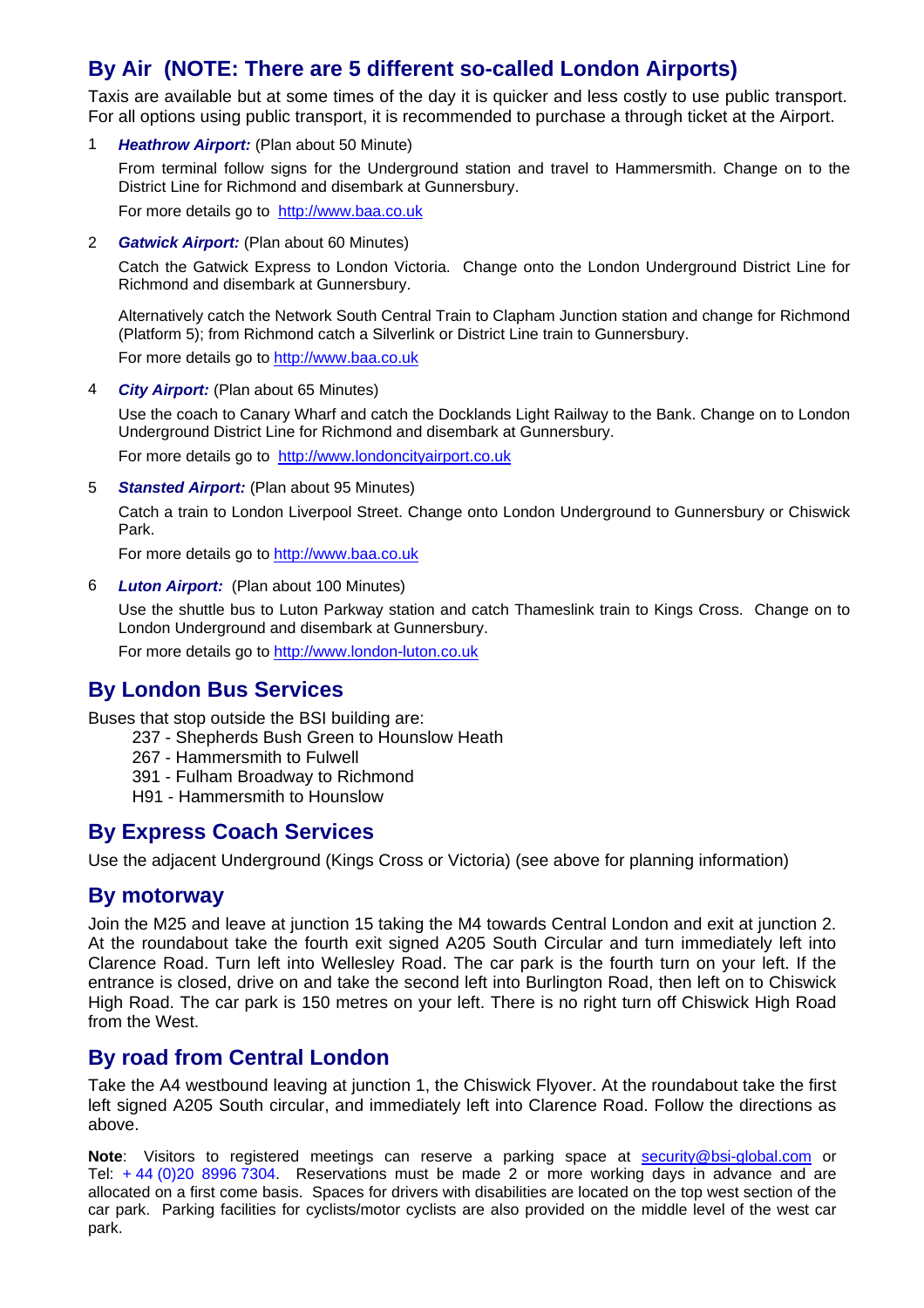## **London Hotels with special rates**

If you have full web access, we recommend you enter the URL <http://www.bsi-global.com/TQ3.pdf> into your web browser and find out more information about the hotel, location, view rooms and make reservations.

Alternatively you can contact **TQ3 Travel Solutions** directly stating you are attending a meeting at the British Standards Institution using email, Telephone, Fax or normal mail.

#### **See last page for hotel list and a form to complete if you want to use Fax or mail.**

# **London Visitor information**

#### **www.visitbritain.com**

Provides enough images to give a view of what is available for a tourist to see in Great Britain. This includes a database of over 40,000 hotels, holiday homes and B&B (Bed and Breakfast ).

# **General London Information**

| www.upmystreet.co.uk   | If you enter "W4 4AL" BSI postal code it provides tools to find local facilities,<br>Bed and Breakfast, transport, maps etc.                                                                                             |
|------------------------|--------------------------------------------------------------------------------------------------------------------------------------------------------------------------------------------------------------------------|
| www.thisislondon.com   | London evening paper site with links to theatre, restaurants, entertainments<br>and sporting events.                                                                                                                     |
| www.timeout.co.uk      | A selection of details on what is available in London and other major world<br>cities.                                                                                                                                   |
| www.fodors.com/ri.cgi  | Covers a selection of restaurants in the United Kingdom.                                                                                                                                                                 |
| www.where-to-eat.co.uk | A useful guide to over 3,500 restaurants in the United Kingdom.                                                                                                                                                          |
| www.scoot.co.uk        | Type just the name of UK town or even the post code and it provides<br>information on cinemas within a reasonable distance. Can also be used as a<br>business directory or search for city and type of food restaurants. |

# **General Internet Search facilities for UK**

| www.yell.co.uk/yel/ | This is online "Yellow Pages", for the United Kingdom with advanced search<br>features.        |
|---------------------|------------------------------------------------------------------------------------------------|
| www.google.co.uk    | A useful search engine for which provides links not seen with other search<br>engines.         |
| www.ask.co.uk       | A useful search engine that initiates a number of others<br>[US version is www.askjeeves.com]. |
| www.streetmap.co.uk | Very good set of street maps of London and other major UK cities.                              |

# **Travel facilities to and from UK**

| www.A2Btravel.com                             | Source of information on car hire, bus and train timetable including tips for<br>travellers.                                                         |
|-----------------------------------------------|------------------------------------------------------------------------------------------------------------------------------------------------------|
| www.flightbookers.co.uk                       | Source of information on car hire, bus and train timetable with a full online<br>reservation service.                                                |
| www.rail.co.uk/ukrail/plan<br>ner/planner.htm | All the information you need for planning a UK train journey. This is useful as<br>the UK rail network is operated by 24 independent rail companies. |